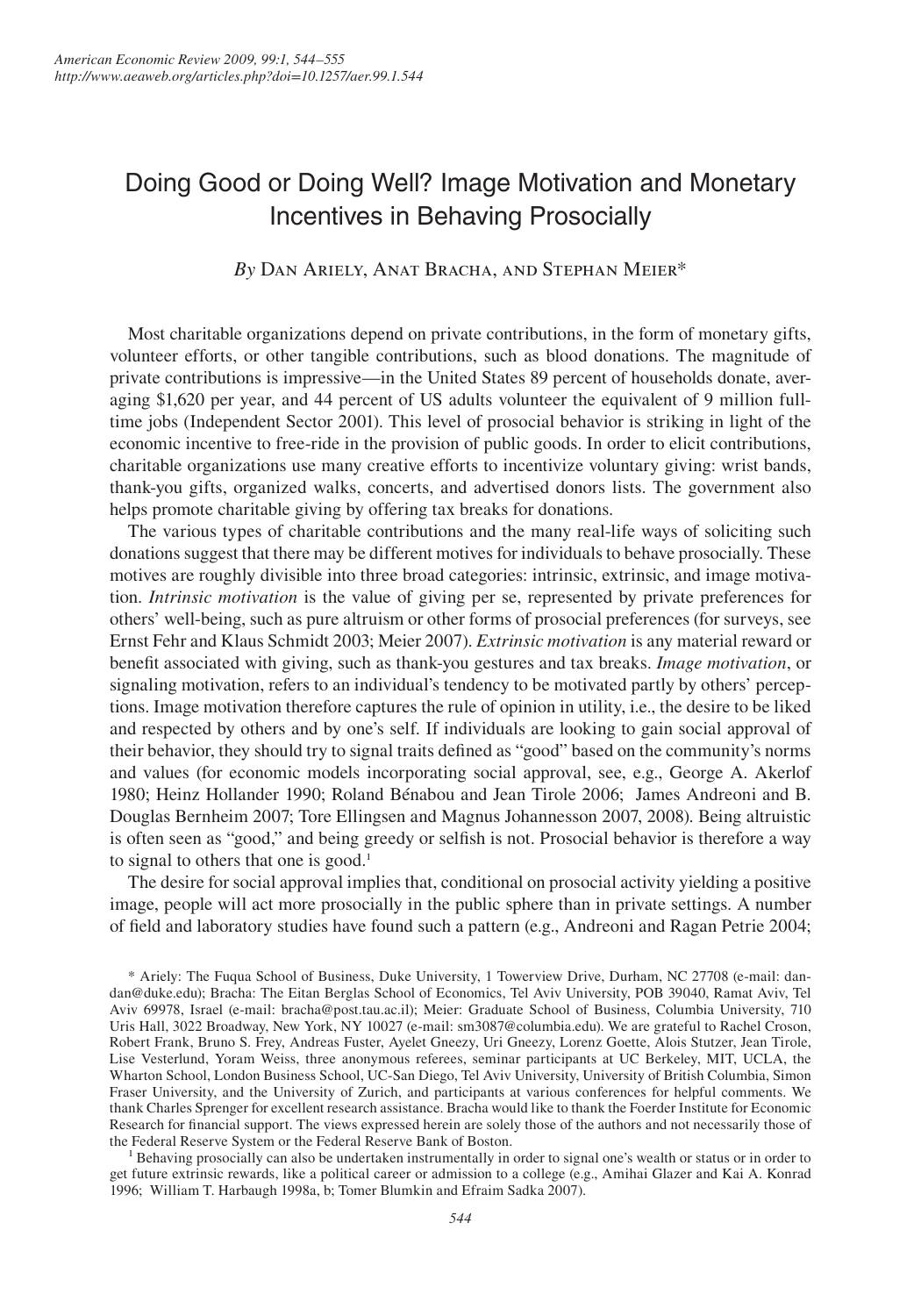Jason Dana, Daylian M. Cain, and Robyn M. Dawes 2006; Mari Rege and Kjetil Telle 2004; Adriaan R. Soetevent 2005). This may explain why people seldom give anonymously to charities (see Glazer and Konrad 1996), and why many organizations make an individual's contributions explicitly visible to others.

While these three motivations (intrinsic, extrinsic, and image) have separate effects on prosocial behavior, they may also interact with each other. Following Richard M. Titmuss (1970), who claimed that private monetary incentives for blood donations would decrease blood supply, a number of empirical studies have shown that such incentives indeed have negative effects on prosocial behavior (e.g., Bruno S. Frey and Felix Oberholzer-Gee 1997; Uri Gneezy and Aldo Rustichini 2000a, b; Carl Mellstroem and Johannesson 2008). Less is known, however, about the mechanisms by which this unintended consequence occurs. A number of explanations have been offered: extrinsic motivations might interact with intrinsic motivations (e.g., Edward L. Deci 1975; Frey 1997); extrinsic incentives might destroy trust in a principal-agent relationship (e.g., Armin Falk and Michael Kosfeld 2006; Fehr and John A. List 2004; Fehr and Falk 2002); or the introduction of extrinsic motives might shift an individual's decision frame from a social frame to a monetary frame (e.g., James Heyman and Ariely 2004).

This paper experimentally tests another mechanism by which extrinsic incentives can have detrimental effects on prosocial behavior: they might interact with image motivation by diluting the signaling value of prosocial behavior (see Bénabou and Tirole 2006). Simply put, when observing a prosocial activity, the addition of extrinsic incentives makes it more difficult to answer the question: "Is the individual behaving prosocially to do good or to do well?" To illustrate the point, consider the following scenario. An individual is considering buying a new enviromentally friendly hybrid car which is more expensive than an equivalent car with a standard gasoline engine. Driving an automobile that is clearly a hybrid car would probably add to one's positive image, especially in a community that values environmentally friendly technologies. Suppose the government introduces a well-publicized and large tax benefit for those who purchase a hybrid car. On the one hand, the tax incentive reduces the price of the hybrid car, making its purchase more attractive. On the other hand, the tax incentive decreases the image value derived from driving the hybrid. Without the tax incentive, buying a hybrid car definitely shows the individual cares for the environment (positive image); with the tax incentives, it does not.

To test for image motivation and its interaction with monetary incentives, we develop behavioral hypotheses, based on the different properties of the different incentives driving prosocial behavior. Namely, we consider intrinsic and extrinsic motivations to be personal motivations, but consider image motivation to be a social motivation that depends on the visibility of one's actions. We then conduct an experimental study to test the behavioral hypotheses using, again, the unique property of image concerns—its dependence on visibility. More specifically, in the main experiment, named "Click for Charity," subjects could donate to a charitable organization by clicking two keys on a computer keyboard. Participants were randomly assigned to treatments that made their donation choices public or kept these decisions private. Participants were also randomly assigned to receive, or not receive, in addition to the donation made on their behalf, monetary incentives that accrued solely to them. As a third factor, participants were randomly assigned to one of two charities, the American Red Cross or the National Rifle Association (NRA), which were associated with positive ("good" ) or negative ("bad" ) image consequences, respectively.

In the main analysis we focus on the "good" charity, as it is a clear prosocial activity. The results strongly support the hypotheses that image motivation is important for prosocial behavior, and that private monetary incentives partially crowd out image motivation. That is, in the absence of monetary incentives, we find significantly greater effort in public than in private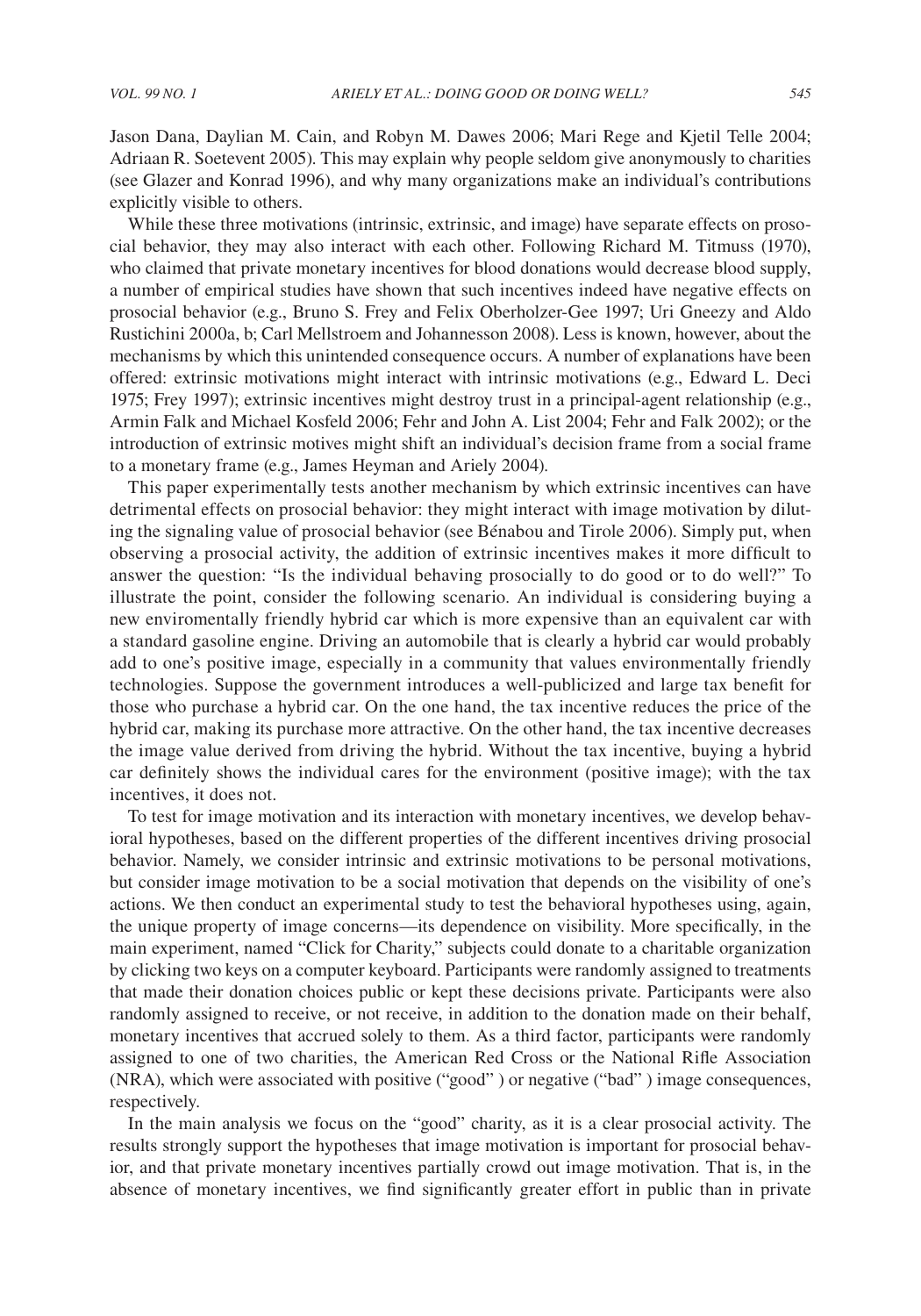settings. Yet when monetary incentives are introduced, these incentives have no effect on efforts made in public, while they do increase efforts made in private, and this differential effect is statistically significant. The results for a "bad" cause with a negative image value support the partial crowding out hypothesis as well. Introducing monetary incentives has no effect on public contribution efforts, while monetary incentives do increase the contribution effort when the decision is private. We were able to further examine some of these hypotheses in a field study (which is more limited due to our setup), and in general the results support what we find in the lab: private monetary incentives seem to interact negatively with image concerns, leading to the result that monetary incentives are more effective in motivating private prosocial decisions than ones made in a public setting.

The paper proceeds as follows: Section I presents the behavioral hypotheses, Section II the experimental design, and Section III the results. Section IV presents the illustrative field study. Section V discusses the implications of our findings and concludes.

#### **I. Behavioral Hypotheses**

As argued above, image motivation is influenced by what other people think of the individual. Actions that imply personal traits such as being prosocial, fair-minded, or caring yield a positive image, while actions that imply personal traits such as being unfair or greedy reduce a positive image or even result in a negative image (e.g., Bénabou and Tirole 2006; Andreoni and Bernheim 2007; Ellingsen and Johannesson 2008). We focus on the case where an individual's image is a function of how prosocial or greedy other people think she is, as in Bénabou and Tirole (2006). The more people think that one is prosocial, the greater is the image value of her prosocial act. However, the more people think she is greedy, that is, behaving prosocially to receive the extrinsic rewards, the lower is the image value of her prosocial activity.

A crucial property of image is its dependency on visibility; after all, image is a consequence of what others think. So if the image value obtained from a prosocial activity is positive, increasing the number of observers increases the image value of prosocial behavior and, as a consequence, leads to higher effort.<sup>2</sup> This leads to the first hypothesis on image-motivation:

*Image-Motivation Hypothesis*.—Ceteris paribus, changing visibility changes the level of prosocial activity. For a positive image, increasing visibility increases the level of prosocial activity.

Introducing or increasing extrinsic incentives affects prosocial behavior in two ways: by increasing the extrinsic rewards, and through image motivation. On the one hand, the relative price effect will increase prosocial activity. On the other hand, higher personal benefits associated with a prosocial activity tends to decrease its image value. The intuition is that if an individual receives greater extrinsic rewards for the activity, s/he is suspected to be acting prosocially for the extrinsic rewards rather than out of intrinsic motivation. Hence, offering a greater material reward may backfire, depending on which effect is stronger—higher extrinsic reward or lower image motivation.

Importantly, while the relative price effect is independent of visibility, the potential crowding-out of image motivation crucially depends on visibility. As a consequence, the effect of extrinsic rewards on image motivation implies that visibility may influence the effectiveness of

<sup>&</sup>lt;sup>2</sup> Note that the case of self-image does not affect the Image-Motivation Hypothesis if self-image is independent of visibility. In the experimental setup, self-image can be thought of as a constant in all conditions and does not affect the conclusions.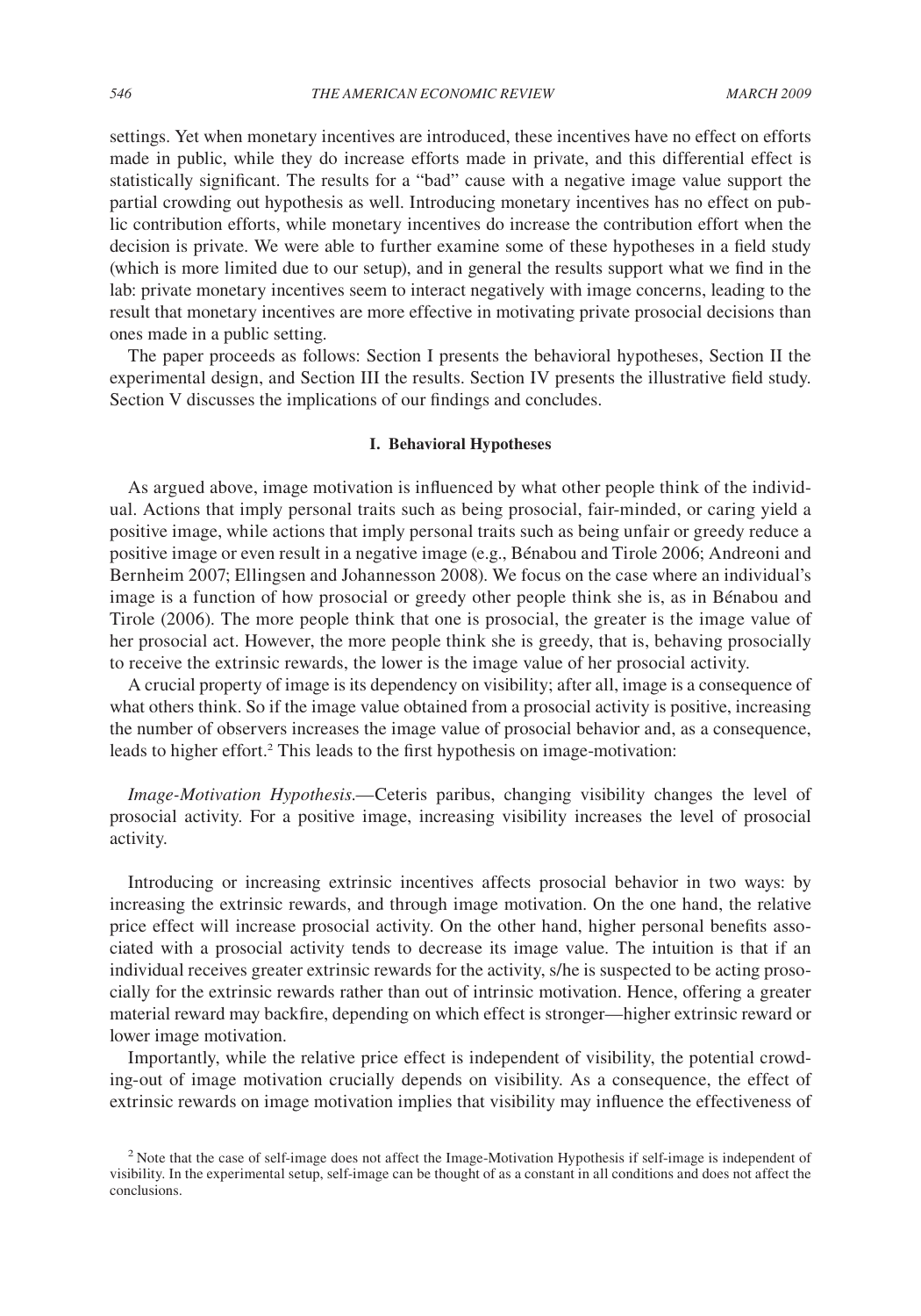material rewards. Thus, if receiving an extrinsic reward reduces image motivation, then greater publicity amplifies this reduction and reduces the effectiveness of material reward. This leads to our second hypothesis on the effectiveness of monetary incentives in promoting prosocial behavior:

*Effectiveness Hypothesis*.—Extrinsic rewards are less effective the greater is the visibility of the prosocial act.

The Effectiveness Hypothesis implies crowding-out of image motivation, even if extrinsic incentives do not have a negative net effect on prosocial activities. This is because only as long as material rewards reduce image motivation will extrinsic rewards be less effective with more visibility. As a result, a detrimental effect of extrinsic incentives (a negative net effect) is more likely to occur for a visible prosocial effort than for a private one.

In the following sections, we test these hypotheses experimentally.

### **II. Experimental Design—Click for Charity**

The experimental design has to fulfill three criteria: the prosocial task needs to have clear image implications by allowing one to signal personal traits; one's decision has to be made either public or private; and extrinsic monetary incentives have to be either offered or not.

In this study, participants could behave prosocially in a real-effort task: sequentially pressing two keys—X and Z—on the keyboard for up to five minutes. For every completed pair of clicks, we donated on the participant's behalf to an assigned charity, hence, the name "Click for Charity." The donations were made according to a decreasing payment schedule: 1 cent was donated for each of the first 200 pairs of X–Z presses, 0.5 cents for each of the next 200 pairs, 0.25 cents for each of the next 200 pairs,…, and 0.01 cents for each pair above 1,200. Although marginally decreasing, the more pairs pressed, that is, the higher the effort, the greater the donation made to the assigned charity. Before the actual task started, each participant practiced the task for 30 seconds. A total of 161 Princeton undergraduate students participated in this study; none knew the nature of the experiment before entering the lab.

This study used a between-subjects  $2 \times 2 \times 2$  design. The conditions differed in the task's visibility, the compensation scheme, and the nature of the charity, as explained below.

*The visibility of the task* was controlled by randomly assigning subjects to make their effort choice in "public" or in "private." In the private condition, the effort decision remained anonymous, while in the public condition, the choice was disclosed to others. At the end of the task, subjects in "public" had to tell the other lab participants to which charity they were assigned, whether they also earned money for themselves (based on the payment scheme below), and how much money they donated to the charity, and received themselves.

*The payment scheme* was such that a random selection of participants could, in addition to the donation, earn money for themselves. The private payment was exactly the same as the donation schedule described above.

*The nature of the cause* was manipulated by randomly assigning subjects to one of two charities: the American Red Cross or the NRA. Making an effort to benefit one of these charities is expected to have signaling value. Whether the value of the signal is positive or negative depends, at least partially, on the norms and values of the community and therefore on other observers' opinions (for instance, the two charities might be perceived differently at Princeton and at a university in a pro-gun state). In order to capture the image value associated with giving to one of the charities, we classify the two charities as either "good" or "bad," according to the participants' perception of the majority's view. That is, based on the perceived majority view (rated on an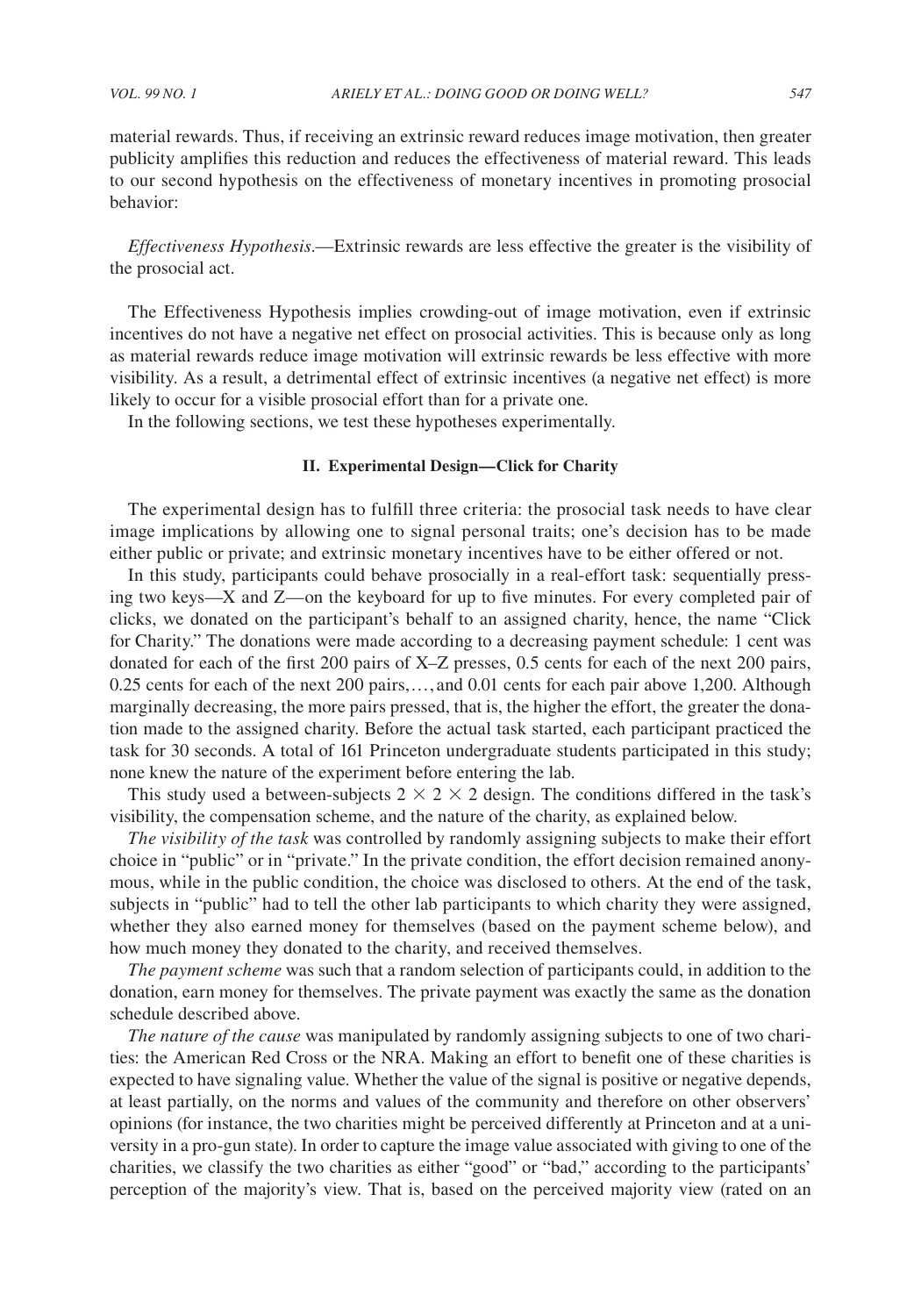11-point scale from  $-5$  "not at all identify" to  $+5$  "very much identify"),<sup>3</sup> a charity is considered "good" if the reported perception is positive, and "bad" if the reported perception is negative. When creating a dummy for "good" or "bad" charities based on participants' perception of other students' identification, we ignore the seven subjects who state a neutral perceived identification (exactly zero). When, however, we control for perceived others' perceptions, using the full scale, or when we use the classification based on the consensus, all participants are included.

It is important to control for an individual's perception of the norms, or consensus view, since the individual never knows what other people really think; rather, s/he holds only a perception of others' views. As one referee noted, however, a "false-consensus" effect—the tendency of people to think others' view are similar to their own—may be present. For this reason, we chose extreme charities where norms and personal views are well aligned. Nevertheless, we also report the results by disregarding self-reported perceptions. By analyzing the Red Cross and NRA separately, we impose the campus's consensus view.<sup>4</sup> According to our survey of Princeton students, the majority of undergraduates positively identifies with the Red Cross (92 percent of students), and negatively identifies with the NRA (72 percent of students). Hence, the Red Cross is classified as "good" and the NRA as "bad."

The treatment with negative signaling value allows us both to examine how the results for a "good" cause translate into a negative domain, and to refute an alternative explanation of the Image-Motivation Hypothesis. This alterative holds that individuals expend more effort in public than in private, not because of the signaling value of their actions, but for other reasons, such as showing they are very good at clicking.

The following section presents the results of the study.

## **III. Results**

We present the results in three steps: first, we present the analysis for the "good" and "bad" causes separately, then we present the analysis for all causes together, and finally we test whether a physical limit on the ability to continuously press keys can explain the results.

Figure 1 shows the effort expended in public and in private condition, with and without private monetary incentives offered for a "good" cause. Panel A shows effort for a "good" cause, defined as what participants think others identify with. Panel B shows the effort made for the Red Cross, a good cause as defined according to the consensus view at Princeton. This classification imposes the consensus as the image value of the signal, while the classification of panel A takes the image value as the individual perceives it. The figure shows two main results—which are qualitatively the same in both panels.

First, without any private monetary incentives, subjects put forth significantly more effort in the public than in the private condition. In the public condition, they pressed, on average, 822 pairs for a "good" charity (900 pairs for the Red Cross), while in the private condition, subjects pressed only 548 pairs for a "good" cause (517 for the Red Cross). The difference is statistically significant at the 5 percent and 1 percent level, respectively.<sup>5</sup> In line with the Image-Motivation Hypothesis, subjects exerted more effort for a good cause in public,<sup>6</sup> where they are able to signal their effort to many others.

<sup>&</sup>lt;sup>3</sup> Participants were asked before the study started about how they would predict that Princeton students would identify with a number of charities. 4 Restricting the analysis to those who correctly perceive the consensus on campus, and therefore would not be

surprised had we told them about the consensus at Princeton, does not change the results.<br><sup>5</sup> We use *t*-tests to compare all means, unless otherwise noted.<br><sup>6</sup> This is a conservative measure, as there might be individuals

the perceived norm.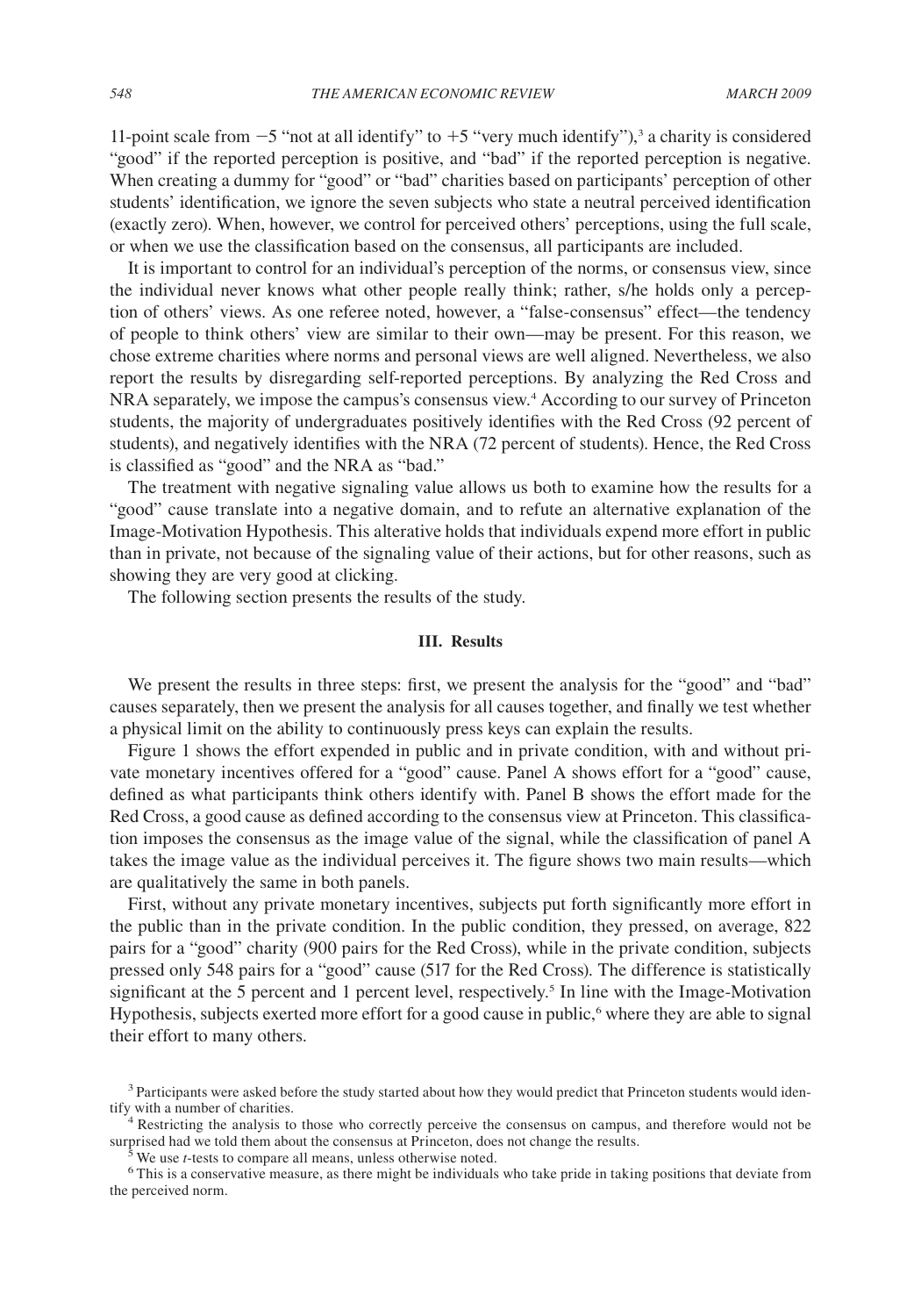

Figure 1. Effect of Incentives on Prosocial Behavior

Second, while monetary incentives do not increase the effort expended in public, they do increase effort significantly in the private condition. In the public condition, there is an insignificant decline in effort, from 822 to 702 key pairs on average, for a "good" charity (from 900 to 814 key pairs for the Red Cross). In the private condition, there is a significant increase in effort, from 548 to 740 key pairs on average, for a "good" cause  $(p < 0.05)$  (from 517 to 737 key pairs for the Red Cross,  $p < 0.05$ ). Under both classifications, the different impact of incentives in public and in private is statistically significant at the 5 percent level.<sup>7</sup> As we show at the end of this section, this result is not driven by subjects in the public condition reaching a physical limit. Therefore, this result supports the Effectiveness Hypothesis, which posits that private monetary incentives are less effective in public than in private. This result implies that monetary incentives crowd out the image motivation to behave prosocially.

Panel A and panel B of Figure 2 show the results for a "bad" charity, defined according to participants' perceptions, or according to the consensus at Princeton (the NRA), respectively. For a "bad" cause, without incentives, contributions are not significantly different in public and private, and are on a very low level (200–300 clicks on average). This result refutes an alternative explanation arguing that participants press more in public, independent of the image value of their actions. For example, if individuals were to expend more effort in public to show that they are good at key-pressing, there should also be significantly higher effort in the public sphere for the "bad" charity.

Figure 2 also shows, as for a "good" cause, that monetary incentives increase effort only in private. In public, monetary incentives are not effective—the effort level is not statistically different with or without monetary incentives. In private, however, monetary incentives increase effort substantially. For the "bad" cause, effort increased from 204 to 559 key pairs ( $p < 0.05$ ), and

*Notes:* Error bars are standard errors of the mean. Panel A shows effort for a "good" cause according to individual participant's perception of other students' identification at Princeton. Panel B shows effort for the Red Cross (the majority of Princeton undergraduates positively identifies with this charity).

<sup>&</sup>lt;sup>7</sup> The results are robust to focusing on participants who correctly perceived the consensus on campus. See Figure A1 in the online Appendix (http://www.aeaweb.org/articles.php?doi=10.1257/aer.99.1.544).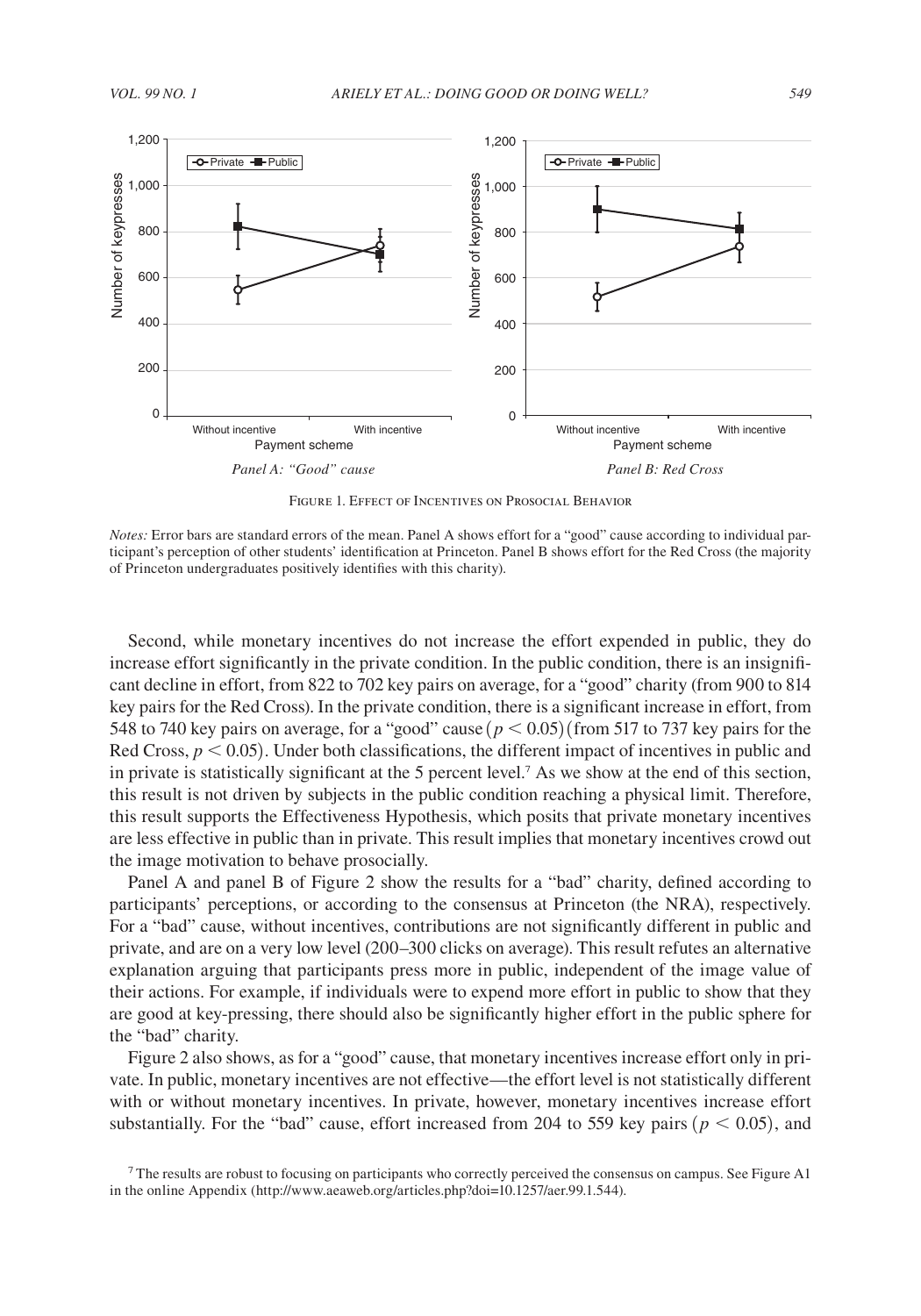

Figure 2. Effect of Incentives on Effort for a "Bad" Cause

*Notes:* Error bars are standard errors of the mean. Panel A shows effort for a "bad" cause according to individual participant's perception of other students' identification at Princeton. Panel B shows effort for the NRA (the majority of Princeton undergraduates does not identify with this charity).

for the NRA, from 325 to 573 ( $p = 0.10$ ). The difference in effectiveness of incentives in private and public is statistically significant when classifying a cause as "bad" according to participants' perceptions ( $p = 0.06$ ), but not for the NRA ( $p = 0.32$ ).

In sum, the evidence for the "bad" cause refutes alternative explanations, arguing that participants click more in public independent of the image value. Interestingly enough, contributions are not lower in public than in private, as one would have expected, taking the same logic of the Image-Motivation Hypothesis to a negative image value. This might be due to a censoring effect: a minimum level of key pairs which participants feel obliged to press to fulfill their implicit agreement to participate. This is supported by some participants' explicit remarks in a similarly designed experiment, "Bike for Charity," presented below. The results for a "bad" cause also show that offering monetary incentives is less effective at increasing effort in public than in private, even for a task with negative image value. Empirically, the Effectiveness Hypothesis is therefore also supported for a "bad" cause. As the effort expended for a "bad" cause is already at a very low level, physical limit cannot explain the differential effect of monetary incentives in the private and public conditions.

Analyzing good and bad causes together, Table 1 shows the difference between private and public conditions in an OLS regression where the number of key pairs is the dependent variable. We control for the type of the assigned charity in two ways: panel A presents the analysis controlling for individual perceptions of the majority view (on a full scale:  $-5$  to  $+5$ ),<sup>8</sup> and panel B shows the same analysis but controls for the Red Cross or the NRA (a "good" or a "bad" cause

<sup>8</sup> The results are robust to controlling for a dummy for "good" and "bad" charity based on perceived identification of others. See Table A1 in the online Appendix. Using a scale raises an interesting open question: is the extent of crowding-out greater the stronger is the perceived majority view? As this question is beyond the scope of this paper, we leave it for future research.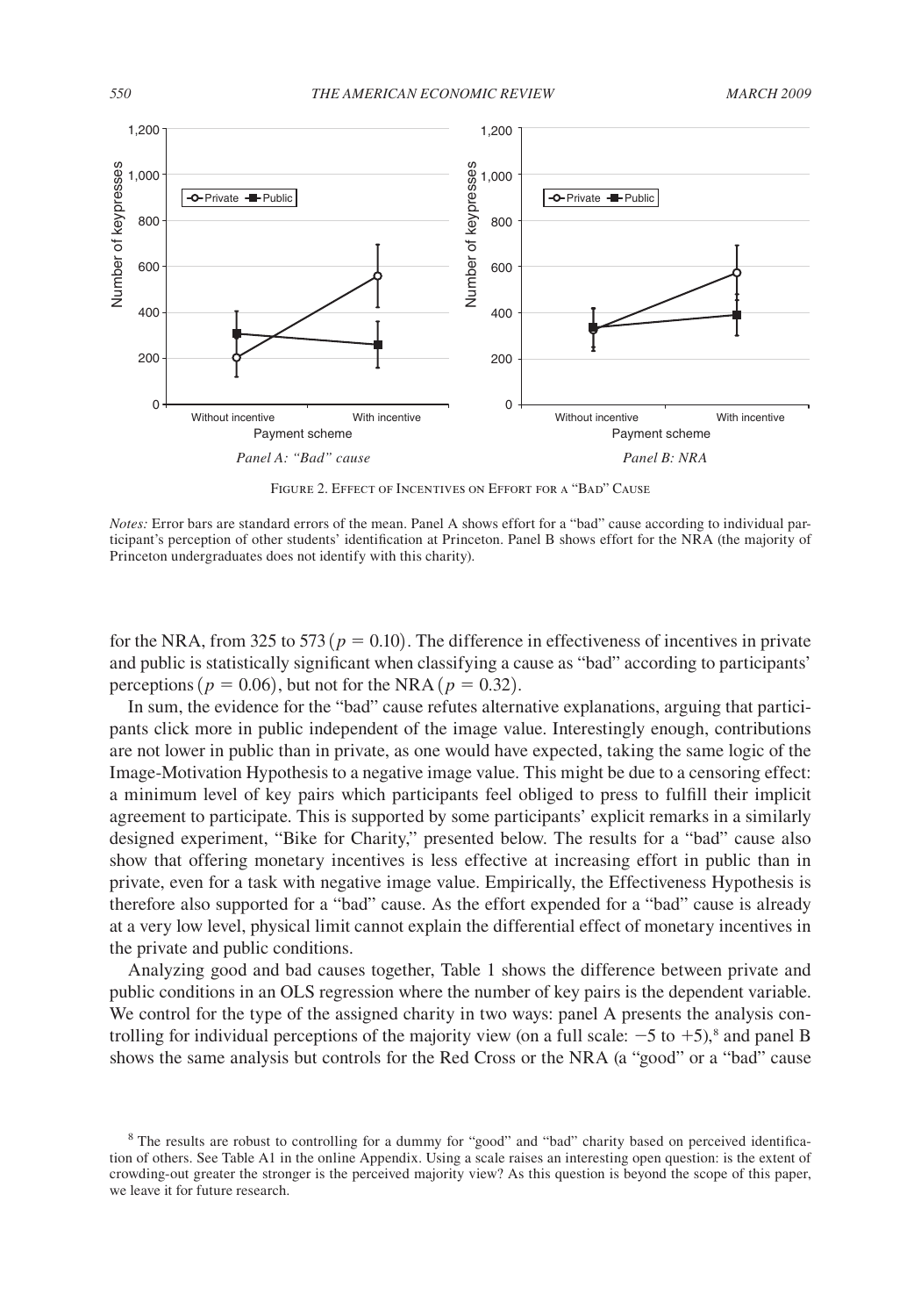|                                                             | Private      | Public       | All                        |
|-------------------------------------------------------------|--------------|--------------|----------------------------|
|                                                             | (1)          | (2)          | (3)                        |
| Panel A: Controlling for perceived identification of others |              |              |                            |
| Private monetary incentive $(= 1)$                          | 240.80       | $-88.88$     | 240.80                     |
|                                                             | $(3.01)$ *** | $(-0.95)$    | $(3.01)$ ***               |
| Public sphere $(= 1)$                                       |              |              | 152.45<br>$(1.80)$ *       |
| Private incentive $\times$ public                           |              |              | $-329.67$<br>$(-2.68)$ *** |
| Perceived identification of others                          | 43.55        | 89.35        | 43.55                      |
|                                                             | $(3.00)$ *** | $(5.52)$ *** | $(3.00)$ **                |
| Perceived identification $\times$ public                    |              |              | 45.80<br>$(2.11)$ **       |
| Constant                                                    | 384.43       | 536.88       | 384.43                     |
|                                                             | $(7.11)$ *** | $(8.25)$ *** | $(7.11)$ ***               |
| N                                                           | 82           | 79           | 161                        |
| $R^2$                                                       | 0.20         | 0.29         | 0.25                       |
| Panel B: Controlling for Red Cross and NRA                  |              |              |                            |
| Private monetary incentive $(= 1)$                          | 231.95       | 0.64         | 231.95                     |
|                                                             | $(2.82)$ *** | (0.01)       | $(2.81)$ ***               |
| Public sphere $(= 1)$                                       |              |              | 26.94<br>(0.25)            |
| Private incentive $\times$ public                           |              |              | $-231.31$<br>$(-1.91)$ *   |
| Nature of cause ( $RC = 1$ )                                | 179.34       | 498.02       | 179.34                     |
|                                                             | $(2.08)$ **  | $(5.69)$ *** | $(2.08)$ **                |
| Nature of cause $\times$ public                             |              |              | 318.68<br>$(2.59)$ ***     |
| Constant                                                    | 332.05       | 358.99       | 332.05                     |
|                                                             | $(4.27)$ *** | $(4.78)$ *** | $(4.27)$ ***               |
| Ν                                                           | 82           | 79           | 161                        |
| $R^2$                                                       | 0.15         | 0.28         | 0.22                       |

Table 1—Effect of Monetary Incentives in "Click for Charity"

*Notes:* Dependent variable: number of key pairs. OLS regressions. *t-*values in parentheses. Robust standard errors.

*\*\*\**Significant at the 1 percent level.

*\*\**Significant at the 5 percent level.

 *\**Significant at the 10 percent level.

according to the consensus view at Princeton). The results are qualitatively the same in both panels.

Column 1 of Table 1 shows that, in the private condition, monetary incentives increase effort significantly  $(p < 0.01)$ . In contrast, column 2 shows that for subjects in the public sphere, monetary incentives do not increase individual effort. Both panels show that the nature of the cause is important for people's effort, but the cause seems to be more important in the public than in the private condition. This finding is consistent with the view that the signal matters more in public than in private. As seen in column 3, the difference in the effectiveness of monetary incentives in the public versus the private conditions (i.e., the interaction term of private monetary incentives and the public condition) is substantial and statistically significant in panel A ( $p < 0.01$ ) and in panel B ( $p = 0.06$ ). Also, column 3 shows that the nature of the cause is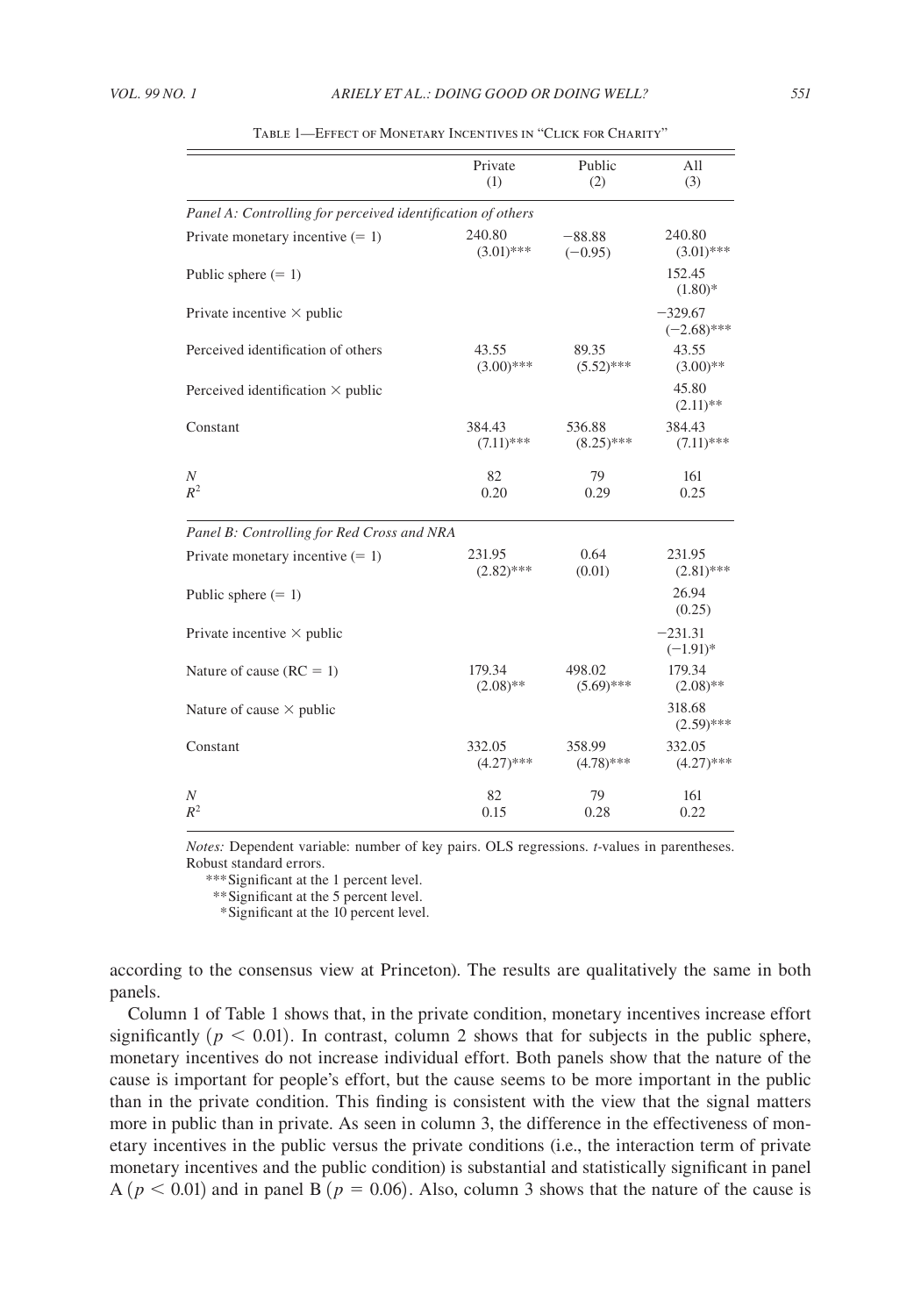significantly more important in the public than in the private setting. The results support both the Image-Motivation Hypothesis, which argues that the signal matters more in public, and the Effectiveness Hypothesis, which holds monetary incentives to be less effective when an activity with image reward is conducted in public.

While interpreting the differential effect of monetary incentives in the public compared to the private condition, one concern is that the effect may be due to a physical limit. Subjects exerting effort for a good cause in "public" may reach a physical limit even without extrinsic incentives. In this case, it might be impossible to increase effort with monetary incentives, even if subjects wanted to continue. While the analysis for the "bad" cause suggests otherwise, since effort is at a low level in this condition, we nevertheless tested explicitly whether participants reached a physical limit in the good-cause condition. To find what people's average physical limit is, we ran an additional control treatment, the "Limit" treatment, in which 26 students from the same subject pool at Princeton participated. The subjects performed the same key-pressing task for five minutes, and their effort decision remained anonymous. However, in this condition the task was not a donation task, as the subjects could earn money for themselves only by pressing the keys, and they were given high financial incentives to do so. Subjects got a flat rate of 0.11 cents per pair, plus a bonus, which increased from \$2 if they pressed more than 1,000 pairs to \$20 if they pressed more than 1,500 pairs.

The average number of keys pressed in the Limit treatment was 1,290 (s.e. 44) pairs, while subjects pressed only 857 (s.e. 61) pairs for the Red Cross in the public sphere. The difference between the amount of key presses in the two conditions is statistically significant  $(p < 0.01)$ . Analyzing the distribution of key pairs for the Red Cross in public and in the Limit treatment, we find that while in the Limit treatment nobody pressed fewer than 900 pairs, 50 percent of the participants did so for the Red Cross (see Figure A2 in the online Appendix). Therefore, the ineffectiveness of monetary incentives in the public condition cannot be attributed to a physical limit, as most subjects could have increased their effort substantially.

#### **IV. Field Study—Bike for Charity**

To illustrate whether the effect found in the "Click for Charity" experiment also translates to a field setting, we launched a similarly designed campaign at the MIT gym, titled "Bike for Charity." In this campaign, participants could donate to a "good" or "bad" charity by cycling on stationary bikes for up to ten minutes, at a donation rate of \$1 per mile. As in "Click for Charity," we implemented a between-subject  $2 \times 2 \times 2$  design. The visibility was manipulated by randomly assigning subjects to bike in the public view (on the second floor of the gym, where everyone works out) or in a private location (in a private room on the third floor of the gym). The participants received either private monetary rewards for themselves (in the last weeks of the campaign) or not (in the first weeks of the campaign). The cause of the charity<sup>9</sup> was randomly manipulated, as in the "Click for Charity" experiment. All information was posted on big signs.

Due to the lack of a randomized compensation scheme, and to the fact that participants knew in advance that they would be randomly assigned to bike for either a "good" or a "bad" charity, selection bias is a concern. More specifically, we expect that individuals whose image is most affected by monetary incentives will avoid conditions involving private monetary incentives. This, in turn, could dampen the interaction between extrinsic incentives and image concerns. Similarly, if the nature of the cause is unclear (the most extreme case is random assignment, as

<sup>9</sup> We used four controversial charities: two of the four focus on gun control and are either against or in favor of stronger gun control (NRA and Educational Fund to Stop Gun Violence); the other two focus on abortion and lobby either against or for it (Pro-Life Association and Pro-Choice Action League).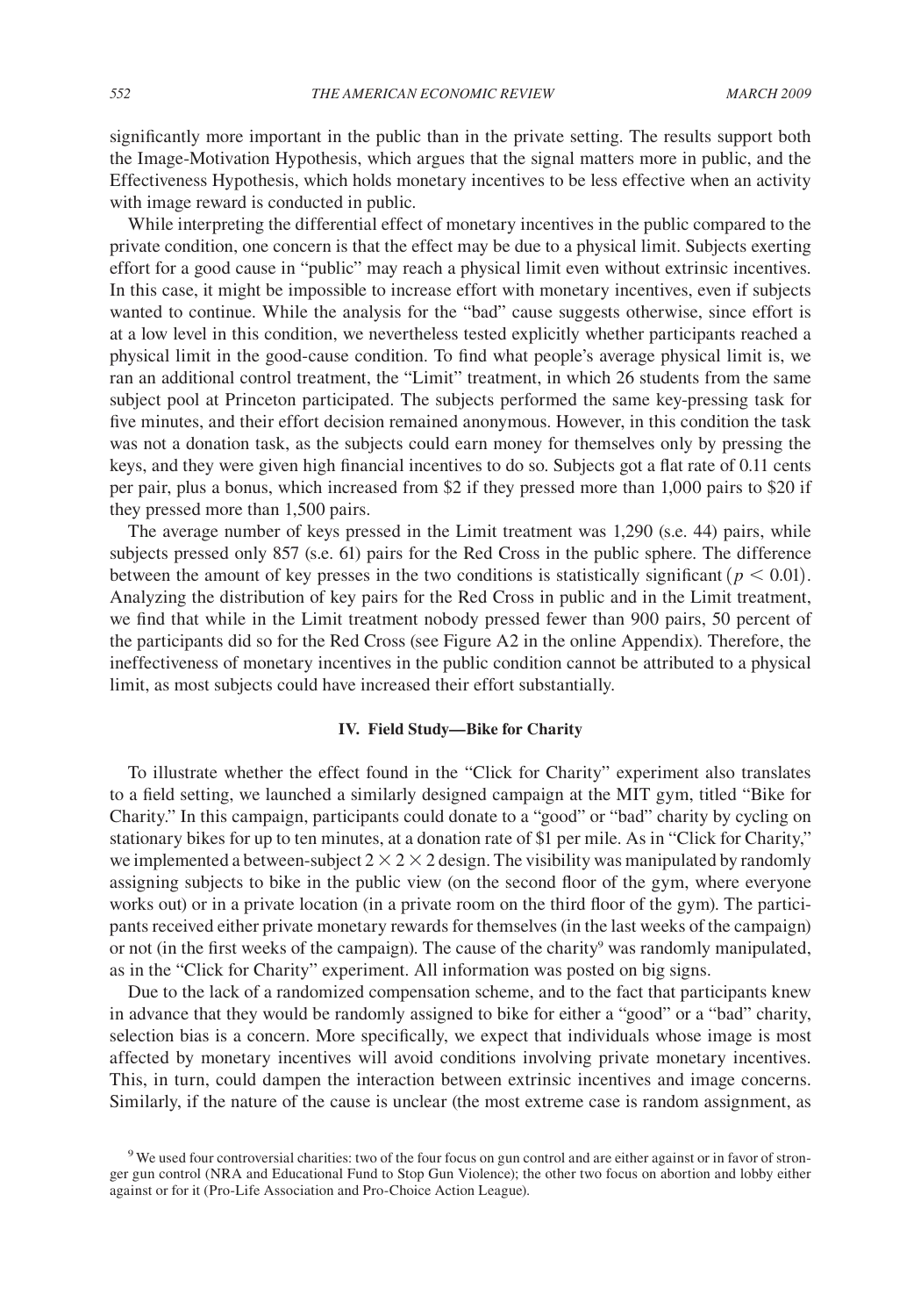|                                    | Private       | Public       | All                    |
|------------------------------------|---------------|--------------|------------------------|
|                                    | (1)           | (2)          | (3)                    |
| Private monetary incentive $(= 1)$ | 0.56          | $-0.02$      | 0.56                   |
|                                    | $(2.78)$ ***  | $(-0.07)$    | $(2.81)$ ***           |
| Public sphere $(= 1)$              |               |              | 0.28<br>(1.34)         |
| Private incentive $\times$ public  |               |              | $-0.58$<br>$(-1.93)$ * |
| "Good" cause $(= 1)$               | 0.84          | 0.84         | 0.85                   |
|                                    | $(3.75)$ ***  | $(3.21)$ *** | $(4.84)$ ***           |
| Female $(= 1)$                     | $-0.54$       | $-0.46$      | $-0.50$                |
|                                    | $(-2.71)$ *** | $(-2.08)$ ** | $(-3.30)$ ***          |
| Constant                           | 1.50          | 1.75         | 1.48                   |
|                                    | $(6.27)$ ***  | $(6.04)$ *** | $(7.30)$ ***           |
| N                                  | 69            | 82           | 151                    |
| $R^2$                              | 0.33          | 0.18         | 0.24                   |

Table 2—Effect of Monetary Incentives in "Bike for Charity"

*Notes:* Dependent variable: distance in miles. OLS regressions. *t*-values in parentheses. Robust standard errors. Charity classified according to participants' perception of whether MIT students identify with charity ("good" if others' identification is greater than zero and "bad" if others' identification is lower that zero on a scale from  $-5$  "not at all identify" to  $+5$ "very much identify").

*\*\*\**Significant at the 1 percent level.

*\*\**Significant at the 5 percent level.

 *\**Significant at the 10 percent level.

in our study), the more image-concerned a person is, the less likely she would be to participate in such a campaign—to avoid the chance of being associated with a "bad" cause. Both selection biases act against the Image-Motivation Hypothesis and the Effectiveness Hypotheses.

Despite the limits of the "Bike for Charity" design, the results present suggestive field evidence supporting the Effectiveness Hypothesis. A total of 151 participants were assigned to cycle either for a "good" or a "bad" charity, where "good" and "bad" charities are defined according to whether participants perceive other MIT students' identification as positive or negative, respectively. For these participants, adding private incentives is, on average, more effective in the private than in the public condition. Table 2 shows this effect in an OLS regression, with distance biked in miles as the dependent variable. It also shows that extrinsic incentives increases effort in the private condition (column 1;  $p < 0.01$ ) but not in the public condition (column 2;  $p = 0.96$ ), and as can be seen in column 3, this difference is statistically significant ( $p = 0.057$ ).<sup>10</sup>

The effect obtained in the field is not as strong as in the lab. However, as discussed, the lab results are obtained in a fully randomized setting where participants could not self-select into a condition based on its characteristics (a good/bad cause, and with/without private monetary incentives), while in the field self-selection can dampen the effect. Therefore, the suggestive evidence is encouraging—in spite of the selection bias, we observe differential effects of monetary incentives between the public and the private conditions. Future research should further investigate the interaction between extrinsic incentives and image motivation in the field.

<sup>&</sup>lt;sup>10</sup> Adding individuals to the analysis who believe that the charities are seen by other students as neither positive nor negative, and therefore who stated a 0 on the scale  $(-5 \text{ to } +5)$ , as in Click for Charity, does not change the results qualitatively, but increases the standard errors of the estimations.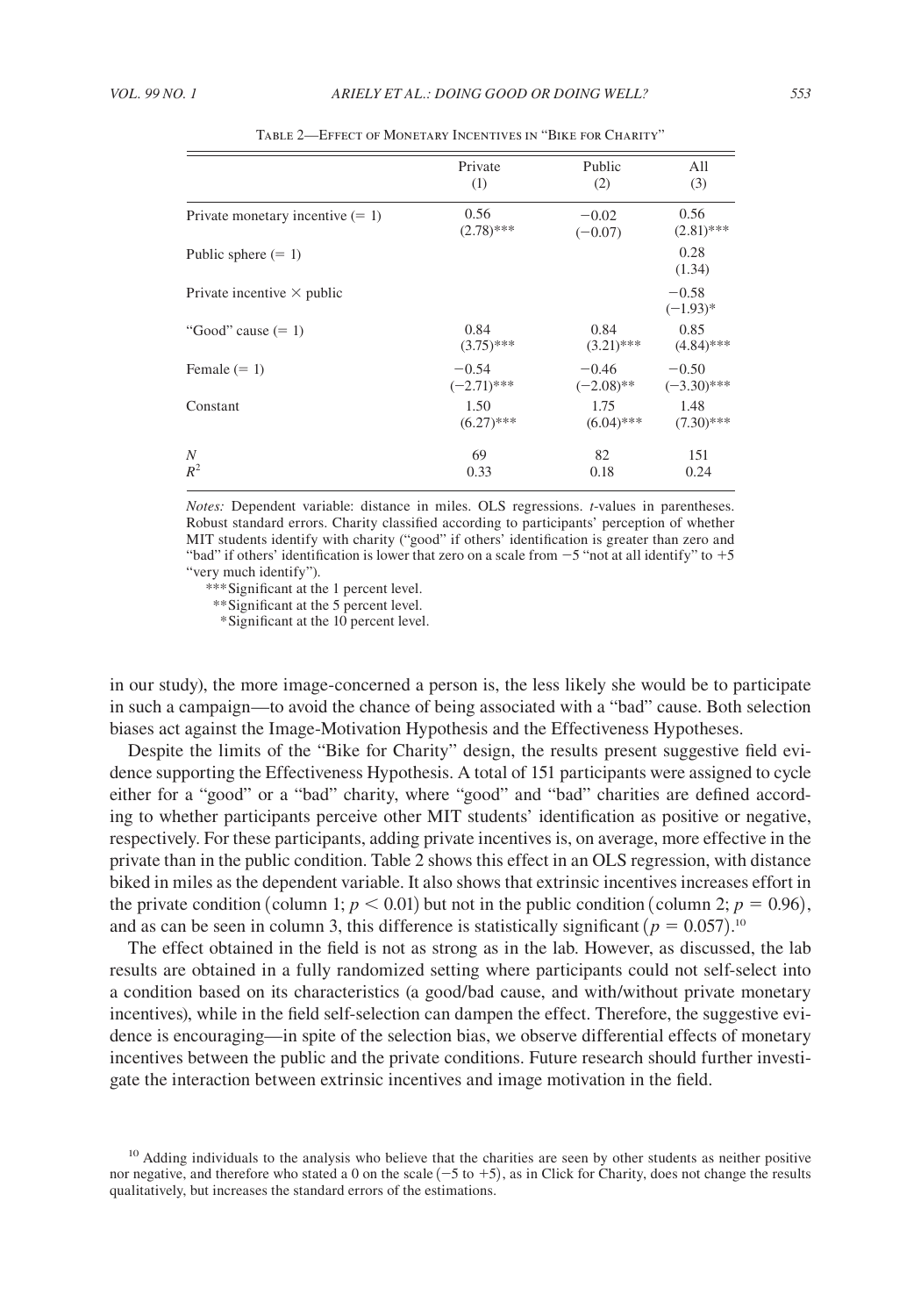#### **V. Conclusions**

The results of the laboratory experiment, illustrated also in a field study, support our hypothesis that monetary incentives depend crucially on visibility: monetary incentives are more effective in facilitating private, rather than public, prosocial activity. People want to be seen by others as doing good. But with extrinsic incentives, the signal of a prosocial act gets diluted, as one might behave prosocially mainly to *do well* for oneself. The image value decreases, and the incentive becomes less effective. If no one is watching (i.e., private contribution), the incentive to also do well for oneself cannot dilute any signal to others, and consequently extrinsic incentives are very likely to increase prosocial behavior.

Our results have important policy implications. For example, if a government considers a tax benefit policy to facilitate the adoption of a new environmentally friendly technology, it should expect the policy to be more successful for promoting a nonvisible technology, such as environmentally friendly water heaters, relative to a visible technology, such as hybrid cars. This is because hybrid cars might be purchased in part as a signaling medium, while water heaters, located in a home's utility room, usually are not. By giving tax benefits, the government might unintentionally damage the signaling value vested in hybrid cars. The net effect of the incentive depends on the strength of the price effect compared with the crowding-out effect.

It is important to note that image crowding-out by monetary incentives is shown here when both the prosocial decision and the extrinsic incentives are public. If extrinsic incentives exist but are not publicly known, others' opinion should be the same as if no extrinsic rewards existed. Consequently, major donors to charities might not want to make their extrinsic incentives public, as it would dilute the image signal of their contribution. If decision makers, such as fundraisers or policymakers, anticipate the Effectiveness Hypotheses, they should use fewer public extrinsic incentives for visible prosocial activities. This brings us back to Titmuss and his intuition that monetary incentives might reduce prosocial behavior. The research in this paper contributes to the discussion by showing that Titmuss's claim crucially depends on the visibility of the prosocial decision. Therefore, if blood donations are sufficiently public, there is good reason to doubt the effect of extrinsic incentives and even to expect detrimental effect of monetary incentives.

There are several open questions which this study did not answer and which are left for future research. One is how the results of this research translate to other circumstances, e.g., to societies where volunteering is not perceived as honorably as in the United States. In these cases image might not be a significant driver of prosocial behavior. This leads to the second question: how is image-motivation constructed? Norms, perceptions, and personal views are clearly the ingredients, but the mechanism by which image is formed is unknown. In this study we overcame this issue by selecting extreme charities where norms and personal views are well aligned. It would be interesting to understand what would happen in cases where private views may not be aligned with others' views. Last, but not least: does crowding-out of image motivation depend on the type of extrinsic incentive used? In this study we explored the effect of monetary incentives, which may be different from the effect of nonmonetary incentives. To continue with the hybrid car example, the incentive of using the carpool lane may not dilute the signal as much as monetary incentives would.

#### **REFERENCES**

- **Akerlof, George A.** 1980. "A Theory of Social Custom, of Which Unemployment May Be One Consequence." *Quarterly Journal of Economics*, 94(4): 749–75.
	- **Andreoni, James, and B. Douglas Bernheim.** 2007. "Social Image and the 50-50 Norm: A Theoretical and Experimental Analysis of Audience Effects." Unpublished.